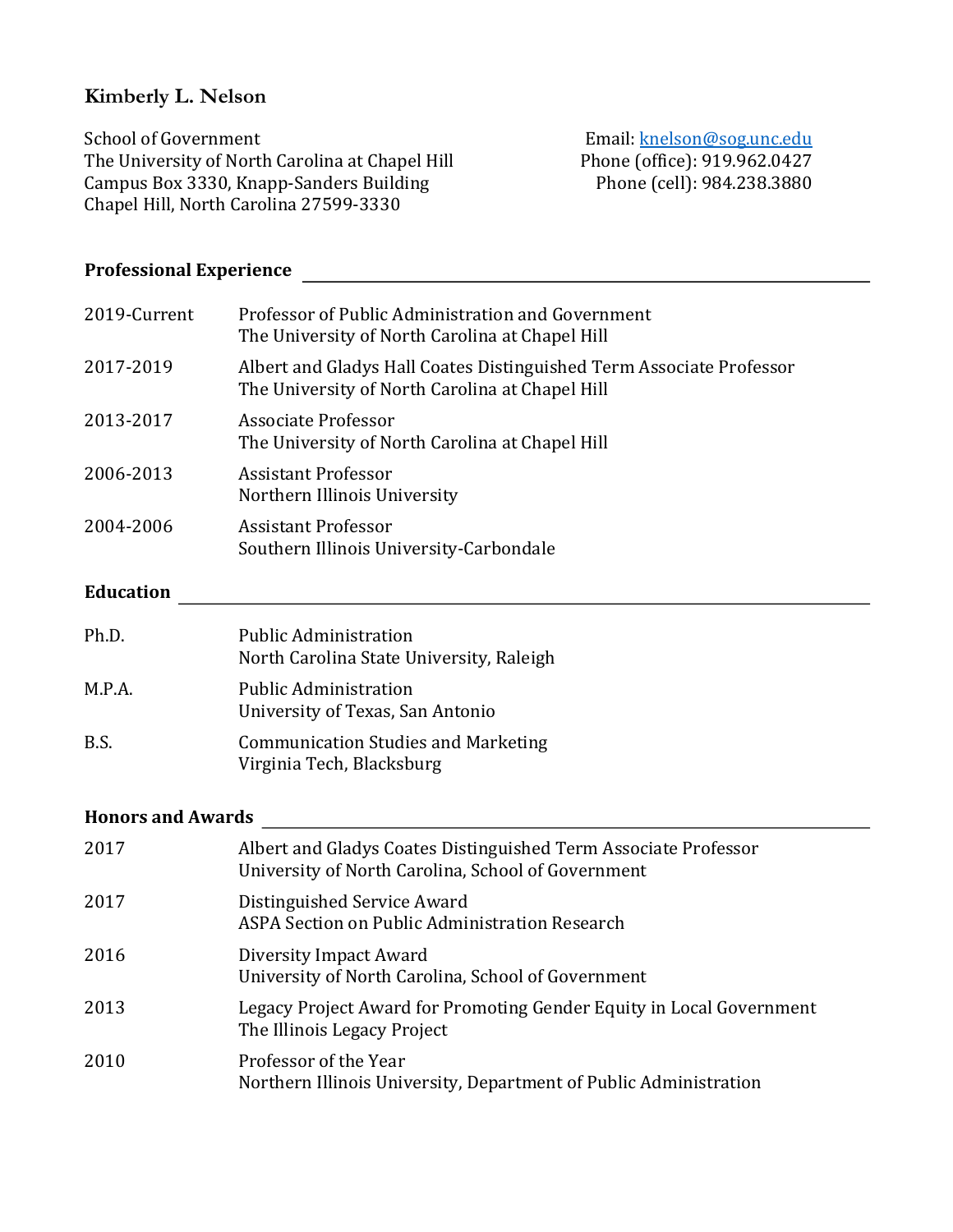| <b>Books</b>    |                                                                                                                                                                                                                                         |
|-----------------|-----------------------------------------------------------------------------------------------------------------------------------------------------------------------------------------------------------------------------------------|
| Forthcoming     | "Managing Local Government Services" with Carl Stenberg. Washington, DC:<br>International City/County Management Association.                                                                                                           |
| 2020            | "Gender Imbalance in Public Sector Leadership" with Leisha DeHart-Davis,<br>Deneen Hatmaker, Sanjay Pandey, Sheela Pandey, and Amy Smith. New York:<br><b>Cambridge University Press.</b>                                               |
| 2018            | "Managing Local Government: An Essential Guide for Municipal and County<br>Managers" with Carl Stenberg. Washington, DC: CQ Press/Sage.                                                                                                 |
| <b>Articles</b> |                                                                                                                                                                                                                                         |
| 2019            | "Ethics by Design: The Impact of Form of Government on Municipal Corruption"<br>with Whitney Afonso. Public Administration Review 79(4): 591-600.                                                                                       |
| 2015            | "The Roles of Local Government Managers in Theory and Practice: A Centennial<br>Perspective" with James H. Svara. Public Administration Review 75 (1): 49-61.                                                                           |
| 2014            | "Advancing Women in Local Government: The Case of Illinois" with Rachel<br>Lange. Public Voices 13 (2): 89-106.                                                                                                                         |
| 2013            | "Transforming Municipal Boards into Accountable, High-Performing Teams:<br>Toward a Diagnostic Model of Governing Board Effectiveness" with Gerald<br>Gabris. Public Performance and Management Review 36 (3): 473-496.                 |
| 2012            | "Municipal Choices During a Recession: Bounded Rationality and<br>Innovation." State and Local Government Review 44 (1S): 44-63.                                                                                                        |
| 2012            | "Form of Government Still Matters: Fostering Innovation in U.S. Municipal<br>Governments" with James H. Svara. American Review of Public Administration<br>42 (3): 257-281.                                                             |
| 2011            | "State Level Autonomy and Municipal Government Structure: Influence on Form<br>of Government Outcomes." American Review of Public Administration 41 (5):<br>542-561.                                                                    |
| 2011            | "What Makes Municipal Councils Effective? An Empirical Analysis of How<br>Council Members Perceive Their Group Interactions and Processes" with<br>Gerald Gabris and Trent Davis. State and Local Government Review 43 (3):<br>196-204. |
| 2011            | "Conflict and Cooperation in Municipalities: Do Variations in Form of<br>Government Have an Effect?" with Karl Nollenberger. Urban Affairs Review<br>47(5): 696-720.                                                                    |
| 2010            | "Demand and Supply: Assessing the Capacity of MPA Programs to Satisfy the<br>Growing Need for Professional Management in Local Government" with Gerald<br>Gabris and Trent Davis. Journal of Public Affairs Education 16 (3): 379-400.  |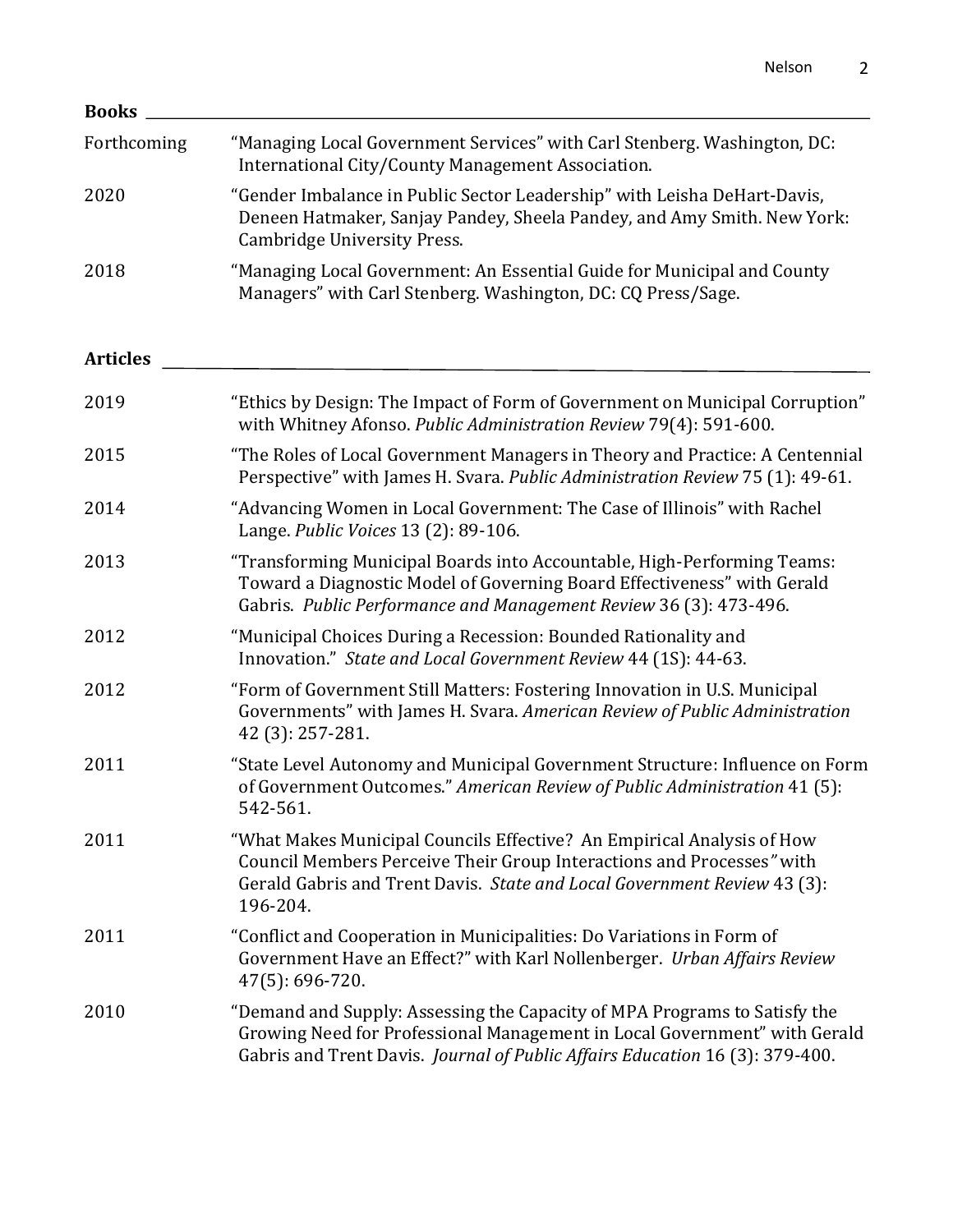# **Book Chapters**

| Forthcoming | "Municipal Management Theory." In Handbook of Theories of Public<br>Administration and Management, edited by Thomas Bryer. Northampton, MA:<br><b>Edward Elgar Press.</b>                                                                                                                       |
|-------------|-------------------------------------------------------------------------------------------------------------------------------------------------------------------------------------------------------------------------------------------------------------------------------------------------|
| 2014        | "Upholding and Expanding the Roles of Local Government Managers: State of<br>the Profession 2012" with James H. Svara. In 2014 Municipal Yearbook, 3-20.<br>Washington, DC: International City/County Management Association.                                                                   |
| 2014        | "Managed Competition." In Alternative Service Delivery: Readiness Check, edited<br>by Kurt Thurmaier. Washington, DC: International City/County Management<br>Association.                                                                                                                      |
| 2013        | "Social Media Adaptation in Urban Governance: A Conceptual Model" with<br>Thomas Bryer. In Citizen e-Participation in Urban Governance edited by Carlos<br>Nunes Silva, 226-246. Hershey, PA: IGI Global Publishers.                                                                            |
| 2012        | "Government Structure as Context for the Finance Function" with James H.<br>Svara. In Management Policies in Local Government Finance (6th Edition),<br>edited by John R. Bartle, W. Bartley Hildreth, and Justin Marlowe. Washington,<br>DC: International City/County Management Association. |
| 2010        | "Kansas City, Missouri—The Evolution of Council-Manager Government," with<br>Curtis Wood. In More than Mayor or Manager: Campaigns to Change Form of<br>Government in America's Largest Cities, edited by James Svara and Douglas<br>Watson. Georgetown: Georgetown University Press.           |

### **Research in Progress**

"Change in Municipal Form of Government" with Whitney Afonso (in process)

"U.S. Mayors: Measuring and Comparing Mayoral Power" (in process)

"Ethics Censure of Local Government Managers: Does it Impact a Manager's Career?" with Eric Zeemering (in process)

"Form of Government Change and Municipal Finance Indicators" with Whitney Afonso (in process)

### **Professional Publications**

| 2019 | "Near the Top: Understanding Gender Imbalance in Local Government<br>Management" with Leisha DeHart-Davis, Deneen Hatmaker, Kimberly L.<br>Nelson, Sheela Pandey, and Sanjay Pandey. 2019. Funded research report for<br>the International City/County Management Association. |
|------|--------------------------------------------------------------------------------------------------------------------------------------------------------------------------------------------------------------------------------------------------------------------------------|
| 2015 | "Governing Cincinnati: Considerations and Opportunities" with Carl Stenberg.<br>Funded report on Cincinnati form of government.                                                                                                                                                |
| 2016 | "Strategic Planning Workbook" with Lydian Altman. Chapel Hill: UNC School of<br>Government.                                                                                                                                                                                    |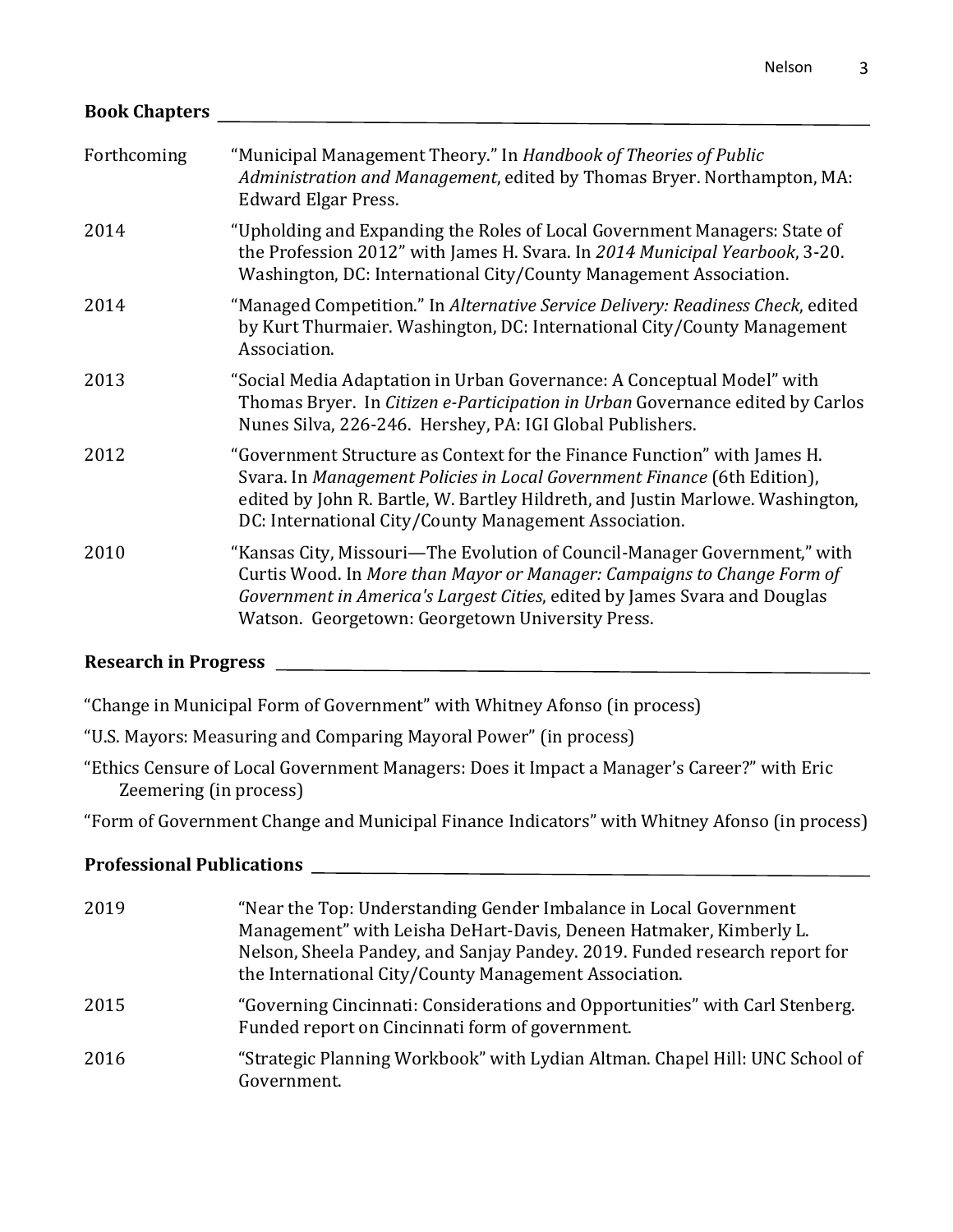| 2009 | "Managing for Innovation in Local Government: Three Core Strategic Factors"<br>with Gerald Gabris and Curtis Wood. Government Finance Review. 25 (6): 22-<br>28. |
|------|------------------------------------------------------------------------------------------------------------------------------------------------------------------|
| 2008 | "Taking Stock of Form and Structure in County Government" with James H.<br>Svara. Public Management. 90 (11): 21-26.                                             |
| 2008 | "Council-Manager Government at 100: Growing and Making a Difference" with<br>James H. Svara. Public Management. 90 (7): 6-15.                                    |
| 2002 | "Assessing the CAO Position in Strong-Mayor Governments." National Civic<br><i>Review.</i> 91 (1): 41-54.                                                        |
| 2002 | "Elected Municipal Councils." Special Data Issue no. 3. Washington, D.C.:<br>International City/County Management Association.                                   |
| 2002 | "Structure of American Municipal Government." Special Data Issue no.<br>4. Washington, D.C.: International City/County Management Association.                   |

#### **Teaching Experience** <u>*CONSERIENCERS* **CONSERIES**</u>

| University of North Carolina MPA-Residential |
|----------------------------------------------|
| <b>City and County Management</b>            |
| <b>Managing Local Government Services</b>    |

University of North Carolina MPA-Online City and County Management

Northern Illinois University Local and Metropolitan Government Local Government Administration Public Sector Innovation Organization Theory and Behavior

### Southern Illinois University, Carbondale City and County Management Organization Theory and Behavior Research Methods for Public Administrators

## **Service to the Profession**

## **Consulting/Advising**

Presentations on Form of Government

| 2018 | "Understanding Form of Government Options" (Ascension Parish, LA) May. |
|------|------------------------------------------------------------------------|
| 2015 | "Understanding Form of Government Options" (Swansboro, NC) October.    |
| 2013 | "Understanding Form of Government Options" (DeKalb County, GA) Three   |
|      | community meetings in the fall.                                        |

Model City Charter Review Project, National Civic League (2020-present)

Augusta, Georgia (2017-2018) Advised on management structure.

North Carolina City/County Managers Association (2015-2016) Strategic plan.

North Carolina Metro Mayors Coalition (2015-2016) Strategic plan.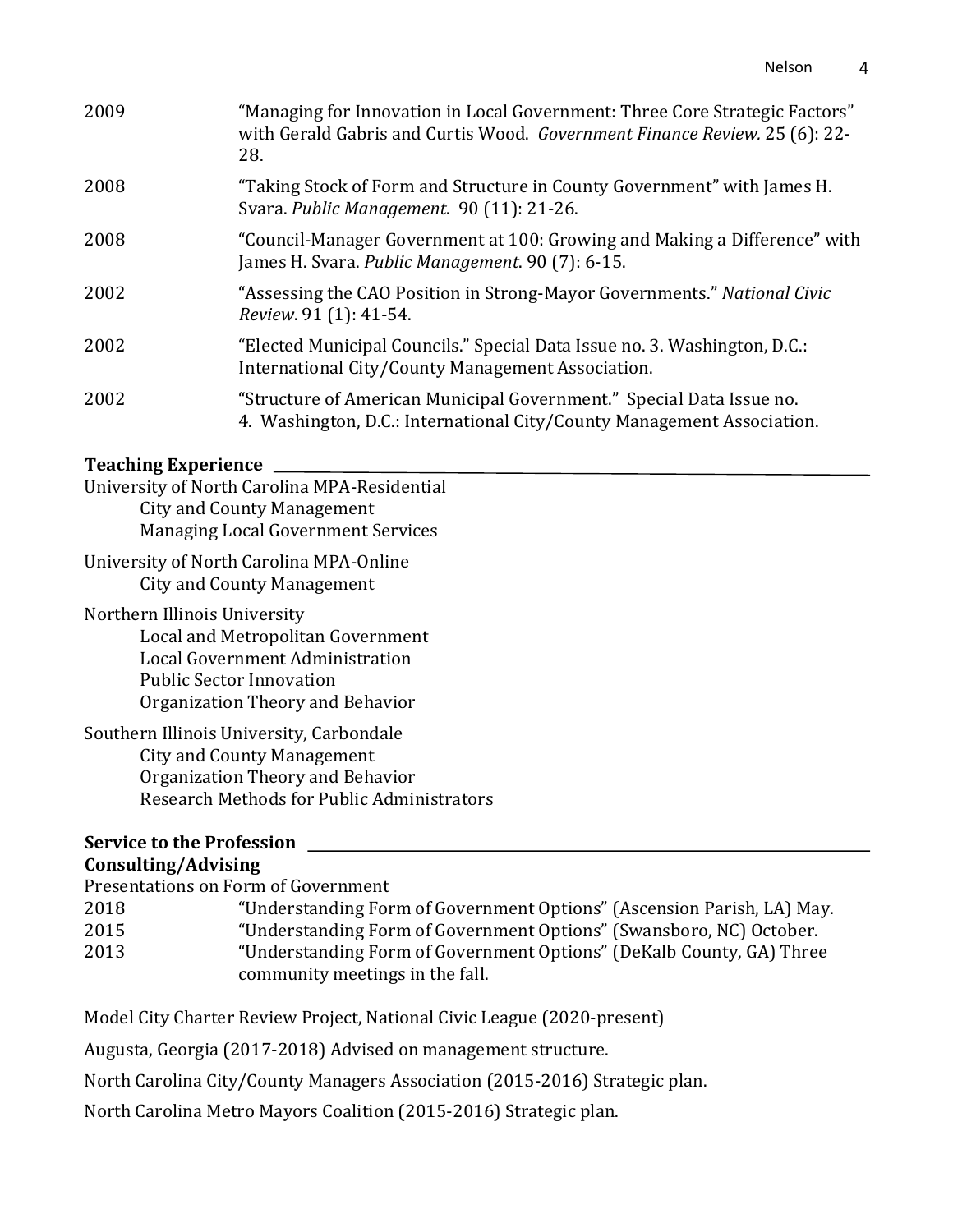North Carolina League of Municipalities (2014-2016) Strategic plan.

2014 Board Retreat (Zebulon, North Carolina)

McHenry County, Illinois (2012-2013) Strategic plan.

2012 Board Retreat (Elgin, Illinois)

#### **Peer-Reviewed Journal Service**

Editorial Board Member (2015-present) The American Review of Public Administration. Editorial Board Member (2020-present). *State and Local Government Review.* Editorial Board Member (2016-2019). Public Administration Review. Co-Editor (2014-2016). Reviews and Essays Section of *State and Local Government Review.* Peer Reviewer:

*Administration and Society American Political Science Review American Review of Public Administration Geography Compass International Journal of Urban Sciences Journal of Public and Nonprofit Affairs Journal of Urban Affairs National Tax Journal Public Administration Review Public Management Review* **Public Performance and Management Review** *Public Policy and Administration Publius State and Local Government Review Urban Affairs Review Urban Studies* Veni 2016 Research Grant for the NOW Social Sciences Board

#### **Leadership Roles**

- Chair (2017-present). *Section on Public Administration Research* of the American Society for Public Administration.
- Treasurer (2012-2017). *Section on Public Administration Research* of the American Society for Public Administration.
- Board Member (2018-present). *Section on Intergovernmental Relations and Management* of the American Society for Public Administration.
- Board Member (2015-2017). *Section on Public Administration Education* of the American Society for Public Administration.
- Co-Chair, *Advisory Board on Graduate Education* (2018-present). International City/County Management Association.
- Member, *Advisory Board on Graduate Education* (2011-2018). International City/County Management Association.
- Member, *Local Government Education Committee* (2014-present). National Association of Schools of Public Affairs and Administration (NASPAA).
- Chair, Nominations Committee (2017). Section on Intergovernmental Administration and Management of the American Society for Public Administration.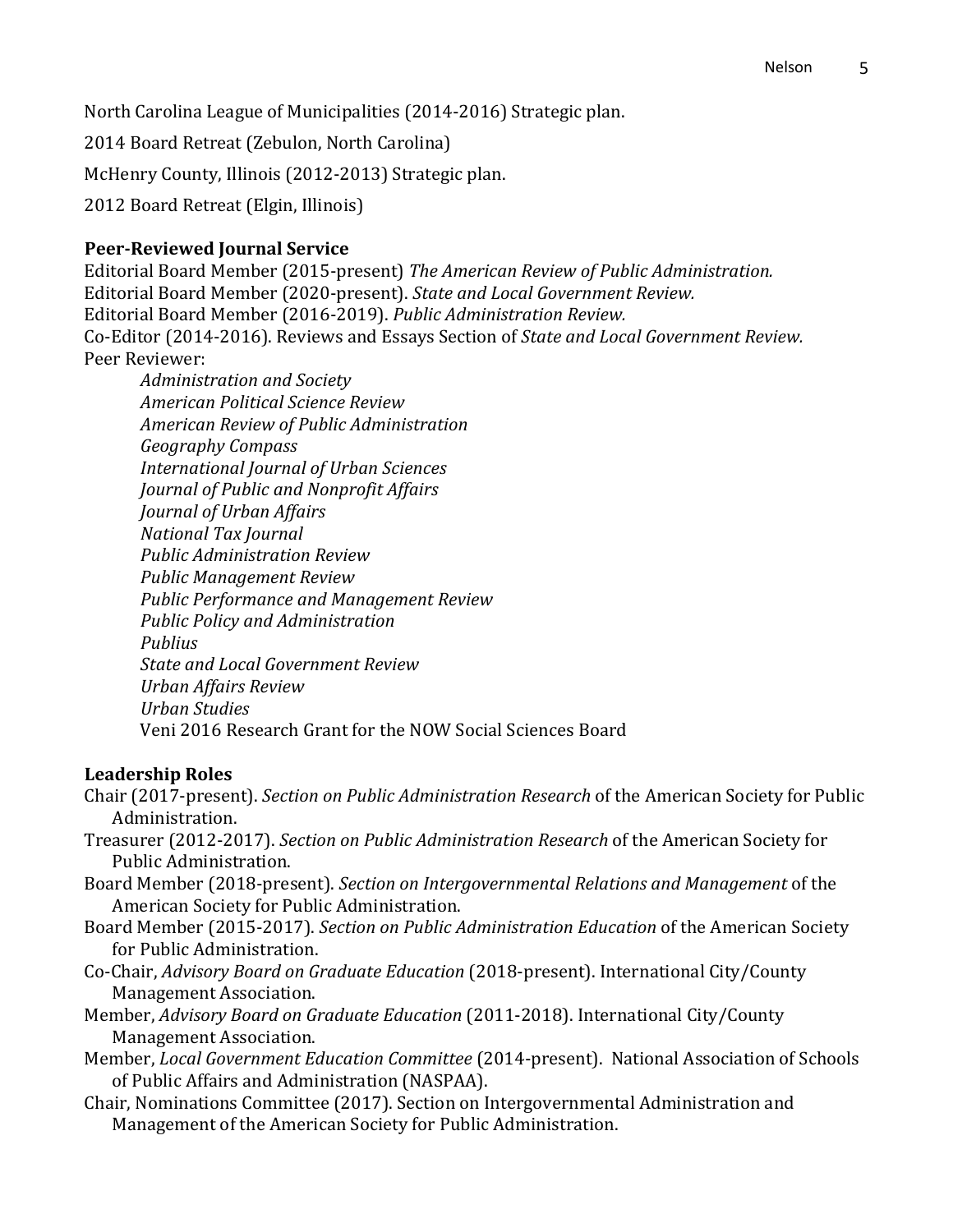Chair, SPAR Best Book Award Committee (2017). Section on Public Administration Research of the American Society for Public Administration.

Member, Donald C. Stone Scholar Award Committee (2016). Section on Intergovernmental Administration and Management of the American Society for Public Administration. Member, Public Administration Review Best Book Review Award Committee (2015).

#### **Conference Participation**

| American Society for Public Administration Annual Conference |                                                                                                                                                                                                             |  |
|--------------------------------------------------------------|-------------------------------------------------------------------------------------------------------------------------------------------------------------------------------------------------------------|--|
| 2018                                                         | "Change HappensOr Does It? Examining Change in U.S. Municipal Form of                                                                                                                                       |  |
|                                                              | Government" (Denver, CO)                                                                                                                                                                                    |  |
| 2017                                                         | "Measuring the Power of U.S. Mayors" (Atlanta, GA)                                                                                                                                                          |  |
| 2016                                                         | "Accountability and Corruption in U.S. Municipal Government" (Seattle, WA)                                                                                                                                  |  |
| 2015                                                         | "Exploring the Roots of Administrative and Political Corruption in Municipal                                                                                                                                |  |
|                                                              | Government" (Chicago, IL)                                                                                                                                                                                   |  |
| 2014                                                         | "Does Form of Government Affect Municipal Fiscal Condition?" with Craig<br>Maher (Washington, DC)                                                                                                           |  |
| 2013                                                         | "Municipal Fiscal Choices in a Recession: Innovation in Times of Fiscal Stress"                                                                                                                             |  |
|                                                              | (New Orleans, LA)                                                                                                                                                                                           |  |
| 2011                                                         | "State-level Autonomy and Municipal Government Structure: Influence of Form<br>on Government Outcomes" (Baltimore, MD)                                                                                      |  |
| 2010                                                         | "Innovation Management in Local Government: An Empirical Analysis of<br>Suburban Municipalities," with Curtis Wood and Gerald Gabris. (San Jose, CA)                                                        |  |
| 2008                                                         | "Exploring Innovation Management in Local Government: An Empirical<br>Analysis of Northern Illinois Municipalities," with Heidi Koenig, Gerald Gabris,<br>and Curtis Wood. (Dallas, TX)                     |  |
| 2007                                                         | "Toward a Theory of Innovation in Local Government: The Wherefore and the<br>Why," with Jerry Gabris, Kurt Thurmaier, and Curtis Wood. (Washington, DC)                                                     |  |
|                                                              | <b>Public Management Research Association Conference</b>                                                                                                                                                    |  |
| 2019                                                         | "Understanding Change in Form of Government: Analyzing the Timing and<br>Success in Change in Form" with Whitney Afonso (Chapel Hill, NC)                                                                   |  |
|                                                              | Southeastern Conference of Public Administration                                                                                                                                                            |  |
| 2015                                                         | "Measuring Mayoral Power" (Charleston, SC)                                                                                                                                                                  |  |
| 2013                                                         | "Social Media Adaptation to Promote Civic Health in Urban Governance: A<br>Conceptual Model" with Thomas Bryer. (New Orleans, LA)                                                                           |  |
| 2010                                                         | "Improving the Performance of Municipal Governing Boards: An Empirical<br>Analysis," with Gerald Gabris. (Wilmington, NC)                                                                                   |  |
| 2008                                                         | "Innovation Management in Local Government: An Empirical Analysis of                                                                                                                                        |  |
| 2003                                                         | Suburban Municipalities," with Curtis Wood and Gerald Gabris. (Orlando, FL)<br>"The Role of the City Manager in Economic Development" (Savannah, GA)<br>2002. "Trends in Form of Government" (Columbia, SC) |  |
| <b>Urban Affairs Association Conference</b>                  |                                                                                                                                                                                                             |  |
| 2009                                                         | "The Question of Form: Constitutional Contests in America's Largest Cities"                                                                                                                                 |  |
|                                                              | with Curtis Wood. (Chicago, IL)                                                                                                                                                                             |  |
| 2008                                                         | "At-Risk and Developing Suburbs in the Chicago Metropolis: Use of Eminent<br>Domain and other Redevelopment Tools" (Baltimore, MD)                                                                          |  |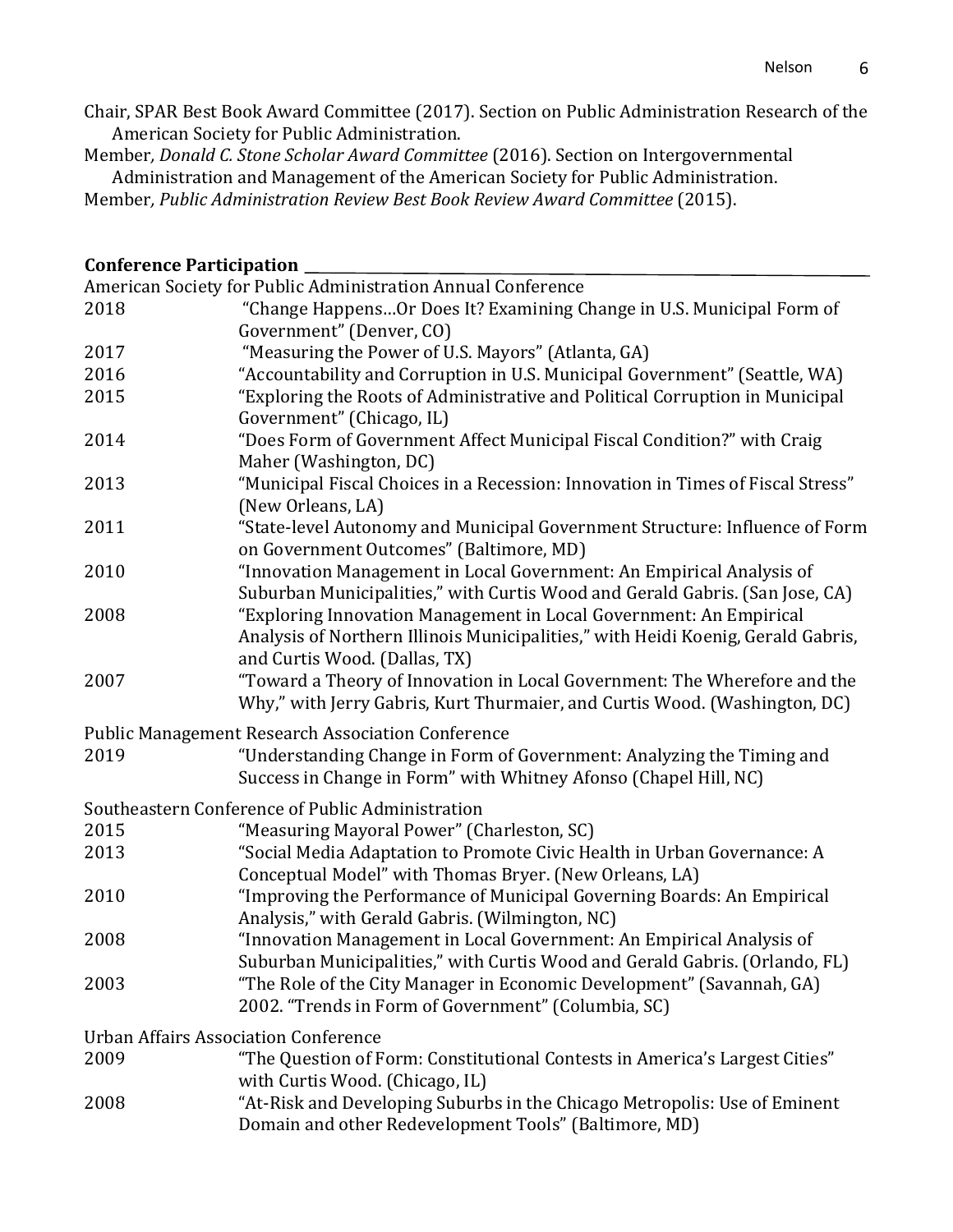| <b>Midwest Political Science Association</b> |                                                                                                                                                                           |
|----------------------------------------------|---------------------------------------------------------------------------------------------------------------------------------------------------------------------------|
| 2007                                         | "Management of Voter Lists in Illinois," with John Jackson and Scott McClurg.<br>(Chicago, IL)                                                                            |
| 2007                                         | "Comprehensive Planning in Municipal Government," with Angela Shimkus.<br>(Chicago, IL)                                                                                   |
|                                              | American Political Science Association                                                                                                                                    |
| 2006                                         | "Limiting Eminent Domain for Economic Development: Potential<br>Consequences of State and Federal Legislative Restrictions" (Philadelphia, PA)                            |
| 2003                                         | "Political and Administrative Roles in City Government: The City Manager's<br>Contribution to Economic Development" (Philadelphia, PA)                                    |
|                                              | <b>Invited Presentations and Non-Academic Teaching</b>                                                                                                                    |
|                                              | Government Finance Officers Association Leadership Institute                                                                                                              |
| 2019                                         | "Advancing the Individual and Organizational Boundaries of Innovation"<br>(Charleston, SC)                                                                                |
|                                              | International City/County Management Association Annual Conference                                                                                                        |
| 2019                                         | "Managers who Want to Teach" (Nashville, TN)                                                                                                                              |
| 2018                                         | "Fighting the Opioid Epidemic" Planned, moderated, and presented in the<br>panel. (Baltimore, MD)                                                                         |
|                                              | "Managers who Want to Teach" (Baltimore, MD)                                                                                                                              |
|                                              | North Carolina City/County Management Association Winter Conference                                                                                                       |
| 2020                                         | "How Can You Make a Difference? Improving Diversity and Inclusion in the<br>Profession" (Winston-Salem, NC)                                                               |
| 2019                                         | "All the Queens' Horses, Local Government Corruption". Screening and<br>discussion of lessons learned from the documentary, All the Queens Horses.<br>(Winston-Salem, NC) |
| 2017                                         | "If You Build it, Will they Come?" (Durham, NC)                                                                                                                           |
| 2014                                         | "Not Your Parents' Local Government: Diversity, Recruitment, and Retention in<br>the 21 <sup>st</sup> Century" (Durham, NC)                                               |
|                                              | North Carolina City/County Management Association Summer Conference                                                                                                       |
| 2017                                         | "How to Build a Successful Relationship with Elected Officials" with Carl<br>Stenberg (Concord, NC)                                                                       |
|                                              | International City/County Management Association Southeast Regional Conference                                                                                            |
| 2020                                         | "Campaigning to Governing: Supporting your Board's Transition to High<br>Performance" with Lydian Altman, Carl Stenberg, and Martha Paige. (Durham,<br>NC                 |
| 2016-2019                                    | Municipal and County Administration Course, School of Government<br>"Local Government in North Carolina" (Chapel Hill, NC)                                                |
| 2015-2019                                    | Clerk's Certification Institute, School of Government<br>"Forms of Local Government" (Chapel Hill, NC)                                                                    |
| 2014-2018                                    | Public Executive Leadership Academy, School of Government<br>"Innovation in Local Government" (Chapel Hill, NC)                                                           |
| 2018-2019                                    | "Systems Thinking and Wicked Problems" (Chapel Hill, NC)                                                                                                                  |
|                                              | Essentials in Municipal Government, School of Government                                                                                                                  |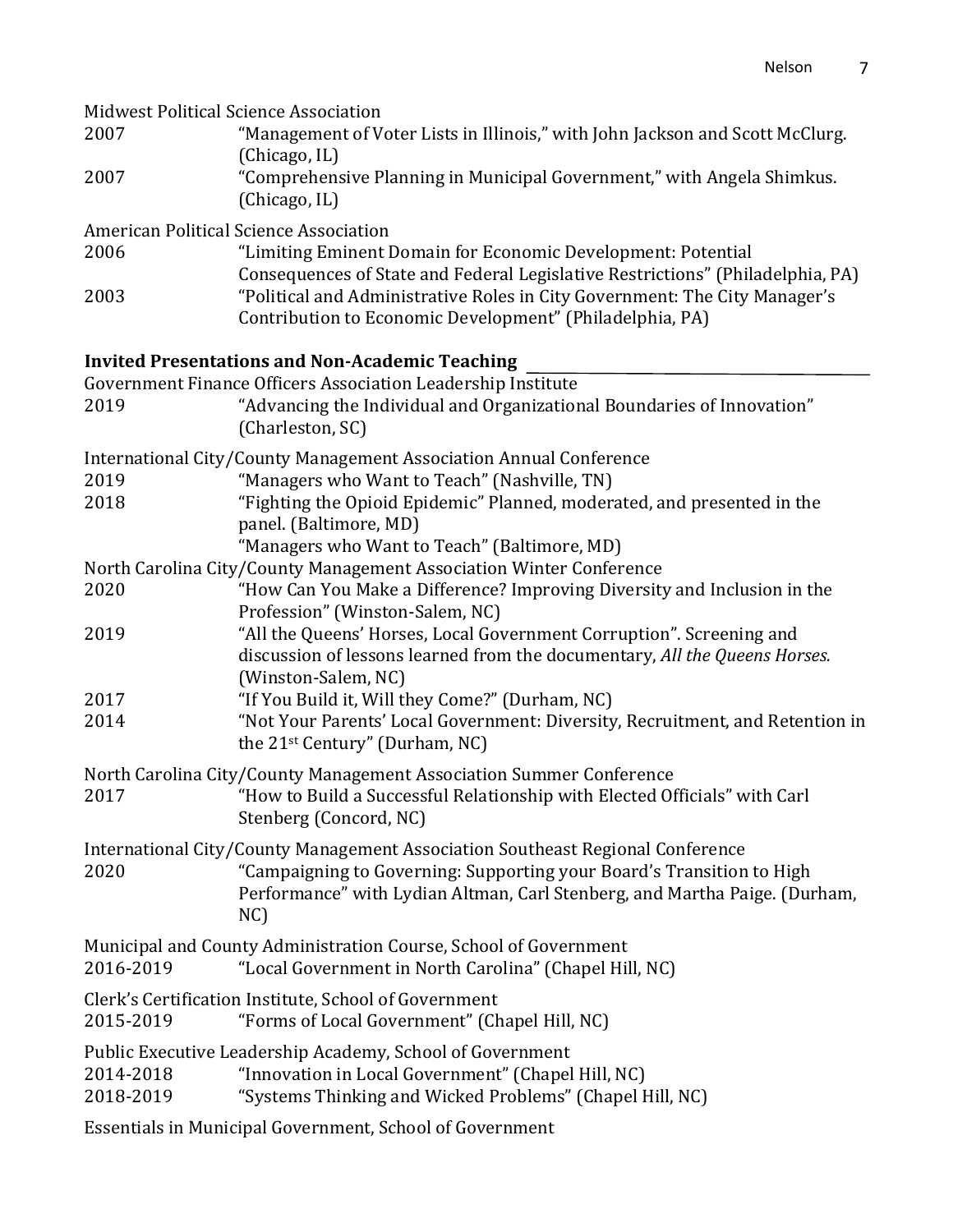|                                                | 2016, 2018, 2020 "Working with Others" (Hickory, Chapel Hill, Sunset Beach, Asheville,<br>Greenville, Boone, Kannapolis, NC)                                                                                                   |
|------------------------------------------------|--------------------------------------------------------------------------------------------------------------------------------------------------------------------------------------------------------------------------------|
| 2015, 2017                                     | <b>Essentials in County Government, School of Government</b><br>"Working with Others" (Raleigh, Winston-Salem, Chapel Hill, Asheville, New<br>Bern, NC)                                                                        |
| 2019                                           | North Carolina Association of County Commissioners<br>"All the Queens' Horses, Local Government Corruption". Screening and<br>discussion of lessons learned from the documentary, All the Queens Horses.<br>(Greensboro, NC)   |
| 2019                                           | North Carolina Local Government Budgeting Association<br>"All the Queens' Horses, Local Government Corruption," Screening and<br>discussion of lessons learned from the documentary, All the Queens Horses.<br>(Asheville, NC) |
| 2018                                           | North Carolina Government Finance Officers Association Conference<br>"Preventing Local Government Corruption" (Wrightsville Beach, NC)                                                                                         |
| 2018                                           | North Carolina Department of Revenue Conference<br>"Advancing the Individual and Organizational Boundaries of Innovation"<br>(Greensboro, NC)                                                                                  |
| 2016                                           | North Carolina League of Municipalities Conference<br>"Strategic Planning for Small Towns" with Lydian Altman (Raleigh, NC)                                                                                                    |
|                                                | School of Government Courses Designed/Administered ___                                                                                                                                                                         |
| 2017-present                                   | The Opioid Response Project                                                                                                                                                                                                    |
| Innovation Lab<br>2019<br>2018<br>2017<br>2016 | "Business Process Reengineering" (Chapel Hill, NC)<br>"Employee Voice" (Chapel Hill, NC)<br>"Co-Production" (Chapel Hill, NC)<br>"Design Thinking" (Chapel Hill, NC)                                                           |
| <b>E-learning Modules for Managers</b><br>2017 | "Essentials of Managing Counties in North Carolina" and "Essentials of<br>Managing Cities in North Carolina"                                                                                                                   |
| <b>Engaging Women Summit</b><br>2017<br>2016   | Concord, NC<br>Greensboro, NC                                                                                                                                                                                                  |
| 2017                                           | Public Executive Leadership Academy 2016-present (Chapel Hill, NC)<br>Public Executive Leadership Academy Alumni Event (Chapel Hill, NC)                                                                                       |
| 2014<br>2015                                   | Engaging Women in Public Service Annual Conference<br>Chapel Hill, NC<br>Raleigh, NC                                                                                                                                           |